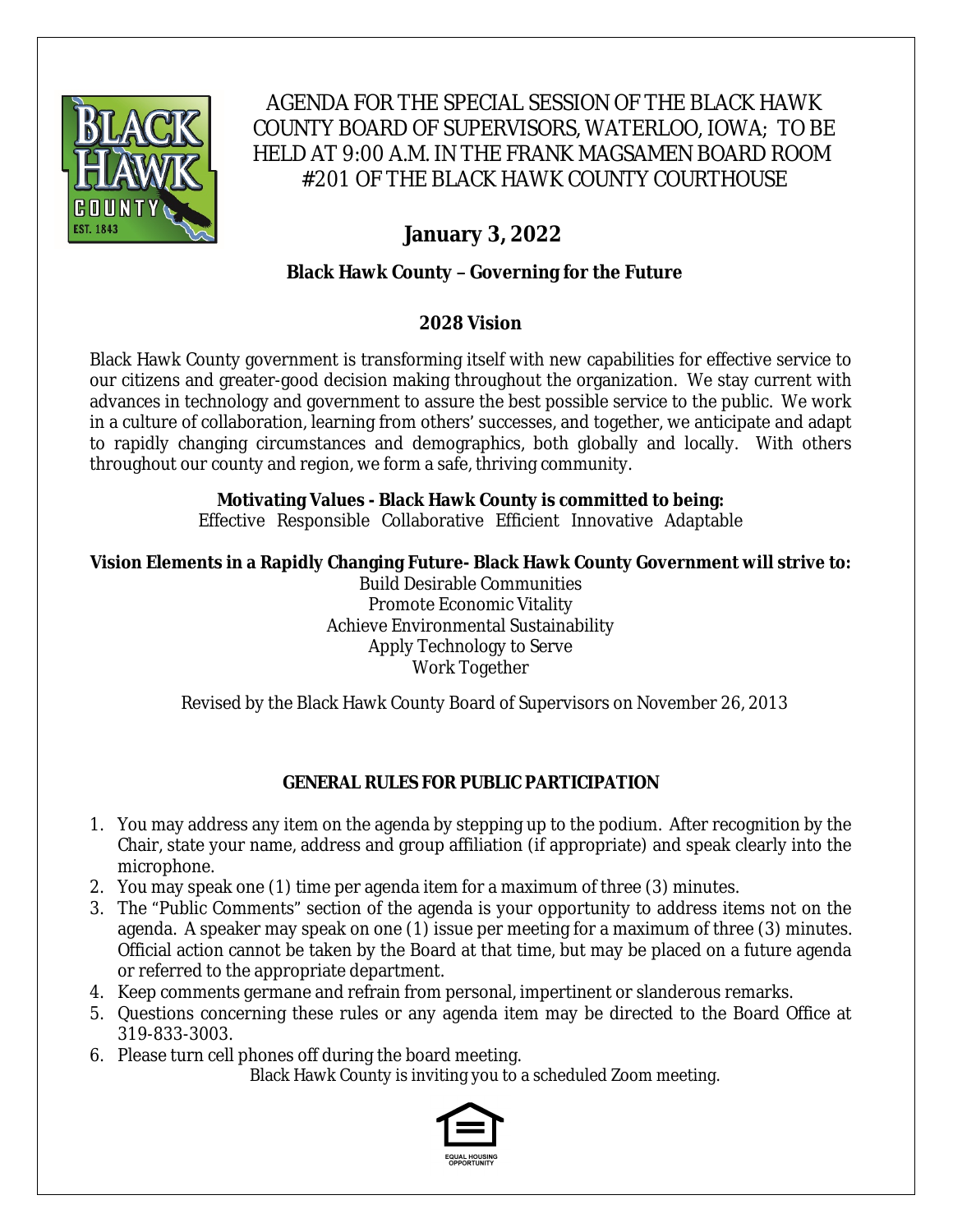January 3, 2022

Join Zoom Meeting [https://us02web.zoom.us/j/81850046270?pwd=UmNVNzZsS3VydHQ1U01DeHdieTVQdz09](https://gcc02.safelinks.protection.outlook.com/?url=https%3A%2F%2Fus02web.zoom.us%2Fj%2F81850046270%3Fpwd%3DUmNVNzZsS3VydHQ1U01DeHdieTVQdz09&data=04%7C01%7Cllamb%40blackhawkcounty.iowa.gov%7Cbcf86627f59b49f3a36108d9cbb49f01%7C9960f5b6faae4bb3a122c43aceeaa06d%7C0%7C0%7C637764798896880865%7CUnknown%7CTWFpbGZsb3d8eyJWIjoiMC4wLjAwMDAiLCJQIjoiV2luMzIiLCJBTiI6Ik1haWwiLCJXVCI6Mn0%3D%7C3000&sdata=rfMALYX0mjgqCWzrFz345DEVBrDCifydOgSxGw3j9c8%3D&reserved=0)

> Meeting ID: 818 5004 6270 Passcode: 576368 One tap mobile +13126266799,,81850046270#,,,,\*576368# US (Chicago) +16465588656,,81850046270#,,,,\*576368# US (New York)

Dial by your location +1 312 626 6799 US (Chicago) +1 646 558 8656 US (New York) +1 301 715 8592 US (Washington DC) +1 346 248 7799 US (Houston) +1 669 900 9128 US (San Jose) +1 253 215 8782 US (Tacoma) Meeting ID: 818 5004 6270 Passcode: 576368 Find your local number: [https://us02web.zoom.us/u/kcMEvtT8F](https://gcc02.safelinks.protection.outlook.com/?url=https%3A%2F%2Fus02web.zoom.us%2Fu%2FkcMEvtT8F&data=04%7C01%7Cllamb%40blackhawkcounty.iowa.gov%7Cbcf86627f59b49f3a36108d9cbb49f01%7C9960f5b6faae4bb3a122c43aceeaa06d%7C0%7C0%7C637764798896890827%7CUnknown%7CTWFpbGZsb3d8eyJWIjoiMC4wLjAwMDAiLCJQIjoiV2luMzIiLCJBTiI6Ik1haWwiLCJXVCI6Mn0%3D%7C3000&sdata=iLnx6i%2BX2EgXhnEr7ZtBHEnKcj%2BX8GfdYSXwiZuBnOY%3D&reserved=0)

#### **ROLL CALL**

#### **MOMENT OF SILENCE – To Reflect on Actions**

#### **PLEDGE OF ALLEGIANCE**

### **1. AGENDA RECEIVED AS PROPOSED OR AS AMENDED**

#### **2. ORGANIZATIONAL MEETING**

- A. Resolution to elect CHAIR of the Black Hawk County Board of Supervisors for the 2022 year.
- B. Resolution to elect CHAIR PRO TEM of the Black Hawk County Board of Supervisors for the 2022 year.
- C. Motion-that the STANDING COMMITTEES for the 2022 year be established.
- D. Motion that the APPOINTMENTS to the respective boards and committees as representative of the Board of Supervisors be approved for the 2022 year.
- E. Motion to authorize the County Auditor's office to issue Cigarette PERMITS on behalf of Black Hawk County for the 2022 calendar year.,
- F. Resolution that the County Auditor be authorized to ISSUE CHECKS payable during 2022 for the following: water, lights, insurance, telephone, salaries, payrolls as fixed by the Board of Supervisors, postage, court reporters, jury and witness fees, express, employee criminal history record checks, bank and bond payments and fees, and emergency expense from the Community Services, Veteran Affairs and Sheriff's Departments.